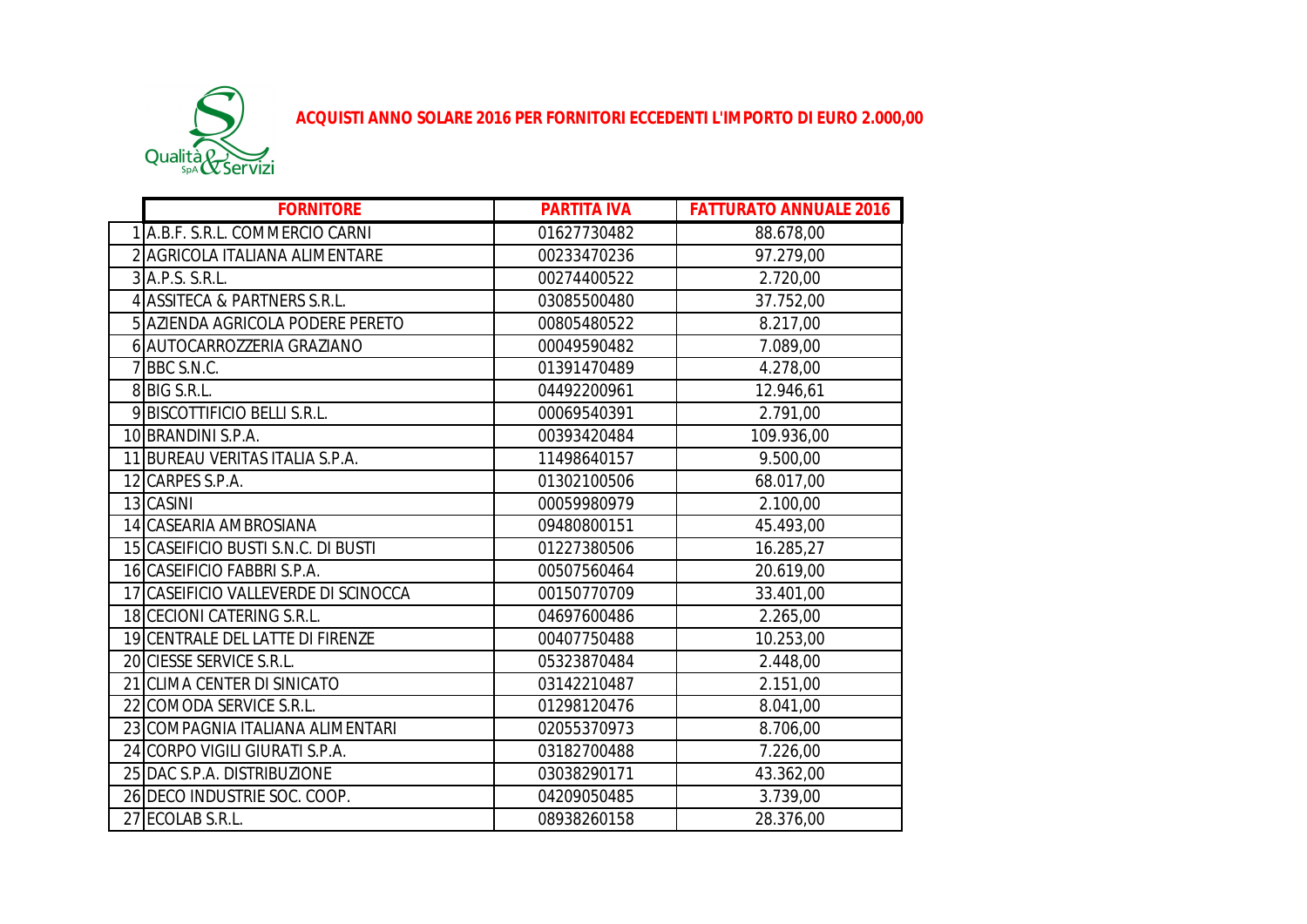| 28 EFFETI SURGELATI S.R.L.           | 04363350481 | 237.798,00 |
|--------------------------------------|-------------|------------|
| 29 ENI FUEL NORD S.P.A.              | 09286780151 | 19.321,00  |
| 30 ENTOMOX S.R.L.                    | 00495800500 | 14.766,00  |
| 31 ERREBIAN S.P.A.                   | 08397890586 | 4.122,00   |
| 32 E.S.TR.A. ELETTRICITA' S.P.A.     | 02033530979 | 87.344,00  |
| 33 ESTRA ENERGIE S.R.L.              | 01219980529 | 22.484,00  |
| 34 FASTWEB S.P.A.                    | 12878470157 | 3.768,00   |
| 35 FILENI SIMAR S.R.L.               | 00433490422 | 27.529,00  |
| 36 F.LLI CINELLI & C. S.R.L.         | 05163560484 | 106.632,00 |
| 37 F.LLI PASQUI S.R.L.               | 00048910525 | 3.947,00   |
| 38 FORMEC BIFFI S.P.A.               | 06530940151 | 10.725,00  |
| 39 FRIGOTECNICA S.N.C.               | 01375600481 | 4.055,00   |
| 40 GB IMBIANCATURA                   | 06341380480 | 5.103,00   |
| 41 GECA LEGUMI S.P.A.                | 02737371217 | 6.552,00   |
| 42 GEMA DI MAURRI S.R.L.             | 00477700488 | 38.263,00  |
| 43 GENERAL FOOD S.P.A.               | 02089630178 | 2.695,00   |
| 44 GESCO CONSORZIO COOPERATIVO       | 02522130406 | 20.100,00  |
| 45 GI GROUP S.PA.                    | 11629770154 | 41.880,00  |
| 46 GIOTTO FANTI FRESH S.R.L.         | 05658730485 | 437.004,00 |
| 47 GLUTEN FREE ITALIA S.R.L.         | 02346710979 | 2.349,00   |
| 48 GRANDI SALUMIFICI ITALIANI S.P.A. | 02654810361 | 3.653,17   |
| 49 GRENKE LOCAZIONE S.R.L.           | 13187000156 | 27.232,00  |
| 50 GRUPPO ALIMENTARE IN TOSCANA      | 05901050483 | 12.827,00  |
| 51 ICAT FOOD S.P.A.                  | 08860490153 | 17.279,00  |
| 52 IL COLLE DI BAMBI ANTONIO         | 05943050483 | 13.316,00  |
| 53 ILIOPESCA S.R.L.                  | 06247320481 | 23.082,40  |
| 54 IMMOBILIARE VALLEVERDE S.P.A.     | 00859110488 | 131.401,00 |
| 55 ITALPIZZA S.R.L.                  | 03095170365 | 12.360,00  |
| 56 LA FATTORIA (F1) DI ROBERTO       | 04576780482 | 10.134,00  |
| 57 LIVE GLUTEN FREE S.R.L.           | 00168200400 | 14.426,00  |
| 58 LUDOCART DI BACCIARELLI LUCA      | 06426810484 | 124.979,00 |
| 59 MEDSOL S.R.L.                     | 06749400724 | 3.550,00   |
| 60 NERI INDUSTRIA ALIMENTARE S.R.L.  | 01428420473 | 3.523,00   |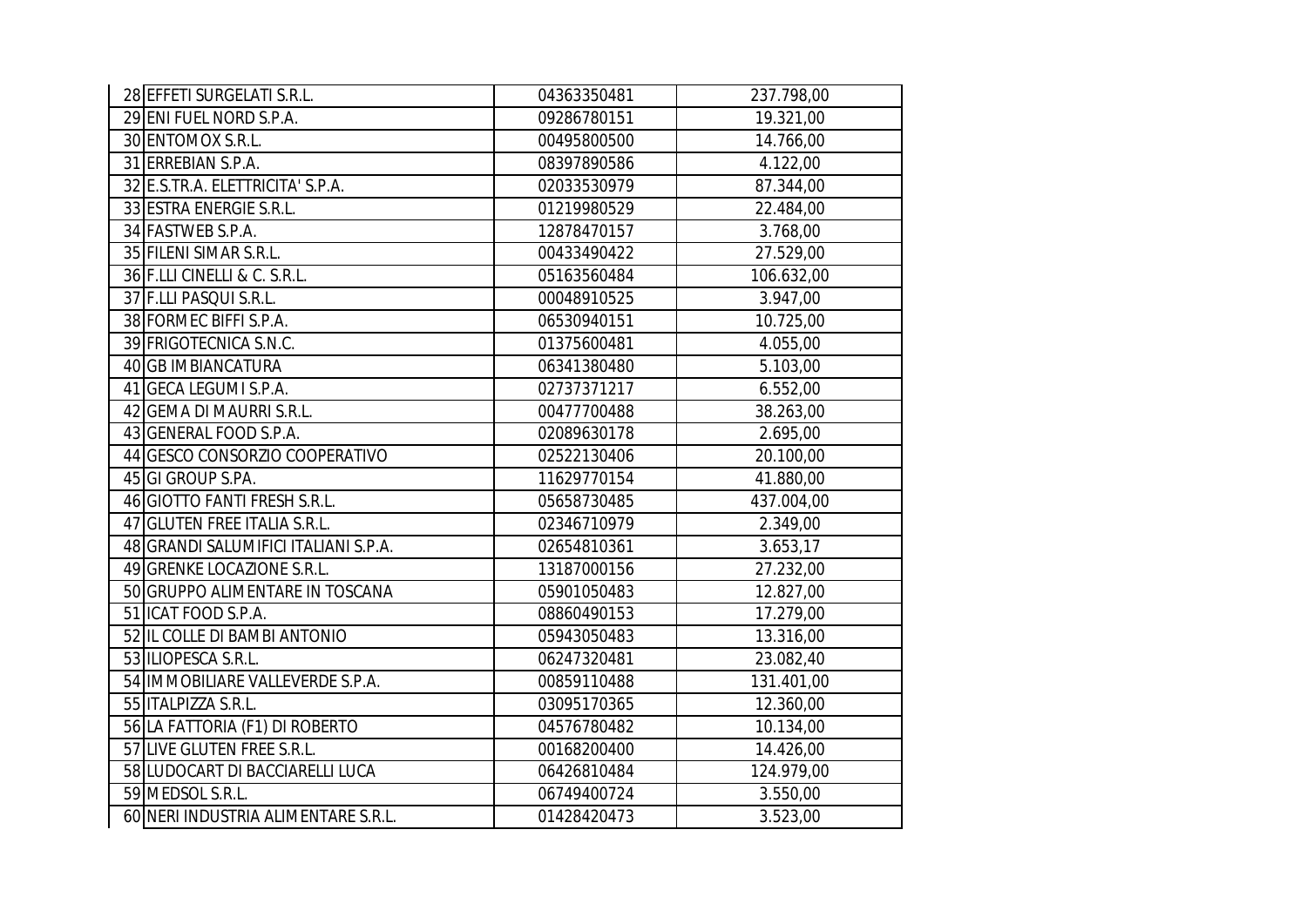| 61 OLEIFICIO ORLANDINI S.A.S.            | 00262930977 | 24.859,00  |
|------------------------------------------|-------------|------------|
| 62 OMNIA SERVICES SOCIETA' COOPERATIVA   | 01488870500 | 222.432,00 |
| 63 OPOE                                  | 01392780381 | 13.238,08  |
| 64 PARMALAT S.P.A.                       | 04030970968 | 4.513,00   |
| 65 PARMAREGGIO S.P.A.                    | 01299680353 | 84.508,00  |
| 66 PASTIFICIO FABIANELLI S.P.A.          | 00102310513 | 58.746,00  |
| 67 PASTIFICIO LA FENICE                  | 03571330400 | 18.136,00  |
| 68 PASTIFICIO SAN MARCO                  | 01548280476 | 8.603,00   |
| 69 PIBER GROUP S.R.L.                    | 00942900184 | 74.924,00  |
| 70 PIU' FRESCA S.R.L.                    | 00895750529 | 25.712,00  |
| 71 POLO S.P.A.                           | 00829240282 | 2.452,00   |
| 72 PRATO GEL S.R.L.                      | 01813980974 | 4.513,00   |
| 73 PSA RENTING ITALIA S.P.A.             | 05836290964 | 11.788,00  |
| 74 PUBLIACQUA S.P.A.                     | 05040110448 | 29.943,00  |
| 75 QUADRIFOGLIO CONS. D'IGIENE URBANA    | 04855090488 | 5.808,00   |
| 76 QU.IN S.R.L.                          | 01832860975 | 5.840,00   |
| 77 RISO SCOTTI S.P.A.                    | 05078040150 | 31.961,00  |
| 78 ROMAGNOLI M. CARLA                    | 01571240488 | 134.378,00 |
| 79 ROSSINI FREE WORK S.R.L.              | 05921810486 | 2.116,00   |
| 80 SALUMIFICIO GERINI S.P.A.             | 01230300483 | 5.705,00   |
| 81 SERVIZI TECNICI OPERATIVI S.R.L.      | 01760100972 | 58.074,00  |
| 82 SICURES S.R.L.                        | 05917010489 | 19.792,00  |
| 83 S.D.S. S.R.L.                         | 11516060156 | 10.834,00  |
| 84 STUDIO DOTT. A.BALDINI                | 01809380973 | 110.700,00 |
| 85 STUDIO PROFESSIONALE DOTT. F.GREMIGNI | 06026500485 | 55.494,00  |
| 86 STUDIO DOTT. L.BILIOTTI               | 04331800484 | 7.800,00   |
| 87 STUDIO DOTT. E.CECCHERINI             | 04437420484 | 10.400,00  |
| 88 STUDIO LEGALE R.DI VIRGILIO           | 04623090489 | 2.541,00   |
| 89 STUDIO LEGALE F.FIRENZUOLI            | 05328960488 | 20.563,00  |
| 90 STUDIO DOTT.SSA A.LOMBARDI            | 03101280489 | 11.700,00  |
| 91 SYNLAB TOSCANA S.R.L.                 | 01432620480 | 15.169,00  |
| 92 SYSTEMICA S.A.S.                      | 05720320489 | 42.937,00  |
| 93 TECNOCOM S.R.L.                       | 01857660979 | 4.696,00   |